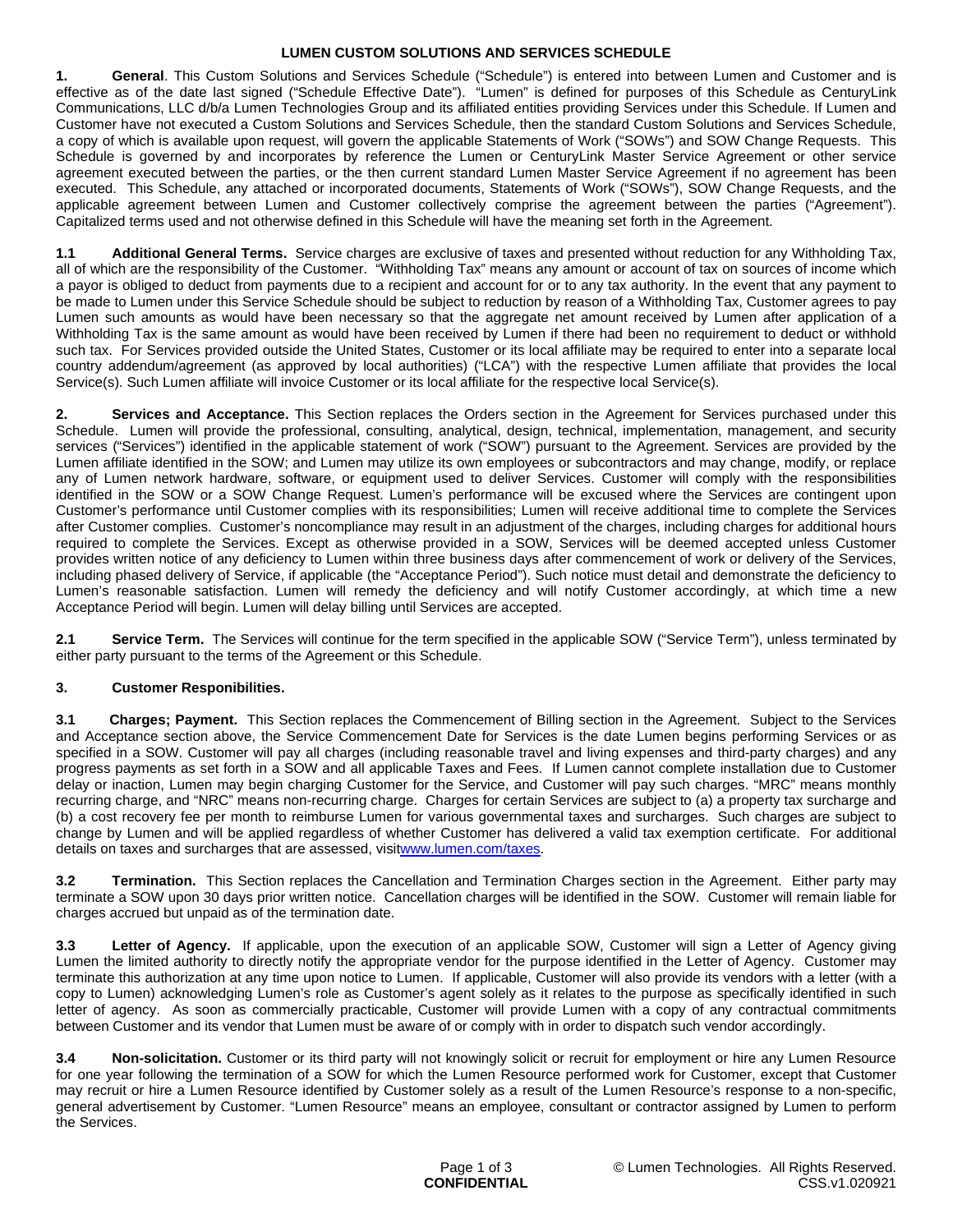#### **LUMEN CUSTOM SOLUTIONS AND SERVICES SCHEDULE**

## **4. Additional Service Limitations and Disclaimers.**

**4.1 Disclaimer of Warranties.** Lumen will not be liable for any damages incurred by Customer or third parties resulting from Customer's non-compliance with any standards which apply to Customer. Each party's total aggregate liability arising from or related to the Services will be limited to the total charges paid or payable under the SOW that gave rise to the claim, except that Customer remains liable for its obligations under the "Charges; Payment section" and any Customer-specific indemnification obligations. Customer's sole remedy for any dissatisfaction in the performance of any of the Services is the SLA, if applicable, or to terminate the relevant SOW. THE SERVICES, INCLUDING ANY DELIVERABLE AND ANY OPEN SOURCE SOFTWARE, ARE PROVIDED "AS IS" WITHOUT ANY WARRANTIES OF ANY KIND, WHETHER STATUTORY, EXPRESS OR IMPLIED, INCLUDING BUT NOT LIMITED TO, WARRANTIES OF TITLE, NONINFRINGEMENT, MERCHANTABILITY, FITNESS FOR A PARTICULAR PURPOSE, ACCURACY, COMPLETENESS, COMPATIBILITY OF SOFTWARE OR EQUIPMENT, OR ANY RESULTS TO BE ACHIEVED THEREFROM. LUMEN MAKES NO WARRANTIES OR REPRESENTATIONS THAT (A) THE SERVICE OR ANY DELIVERABLE WILL BE FREE FROM LOSS OR LIABILITY ARISING OUT OF (I) HACKING OR SIMILAR MALICIOUS ACTIVITY, OR (II) ANY ACT OR OMISSION OF THE CUSTOMER; (B) ALL ERRORS CAN BE CORRECTED; (C) ALL RISKS, POTENTIAL SECURITY AND COMPLIANCE GAPS WILL BE ACCURATELY IDENTIFIED; OR (D) THAT THE SERVICES AND DELIVERABLES WILL BE UNINTERRUPTED, ERROR-FREE, ACCURATE, COMPLETE OR EFFECTIVE IN ACHIEVING CUSTOMER'S SECURITY AND COMPLIANCE RELATED OBJECTIVES.

**4.2 Compliance and Security.** Lumen has adopted and implemented, and will maintain, a corporate information security program designed to protect data transmitted or processed by Lumen from loss, misuse and unauthorized access or disclosure. Such program includes formal information security policies and procedures. The Lumen information security program is subject to reasonable changes by Lumen from time to time. Customer will ensure that all Customer data transmitted or processed via the Service complies with applicable law and reasonable information security practices, including those involving encryption.

# **4.3 Intellectual Property; Software.**

**4.3.1 Intellectual Property.** Lumen's intellectual property and proprietary rights include any skills, know-how, modifications or other enhancements developed or acquired in the course of configuring, providing, or managing the Service. Each party agrees that it will not, directly or indirectly, reverse engineer, decompile, reproduce or otherwise attempt to derive source code, trade secrets, or other intellectual property from any information, material, or technology of the other party or its licensors. Except as expressly set forth below with respect to Document Deliverables, Customer Technology and Content, nothing in this Schedule or the performance of it conveys, or otherwise transfers any right, title, or interest in any intellectual property or other proprietary rights held by either party or its licensors.

**4.3.2 Customer License to Document Deliverables.** Upon receipt of full payment, Lumen grants to Customer an irrevocable, perpetual, non-exclusive, world-wide, right and limited license under Lumen's copyright rights to internally use, reproduce, distribute copies of and prepare derivative works of the Document Deliverables ("Deliverable License"); provided however, Customer will treat the Document Deliverables as "confidential" pursuant to the terms of the Agreement and any applicable confidentiality agreement(s) by and between Customer and Lumen unless otherwise agreed to by Lumen. For purposes of this Section, "Document Deliverables" will mean any reports or other documentation prepared by Lumen exclusively for Customer pursuant to an applicable SOW under this Service Schedule.

**4.3.3 Software.** Customer agrees that any third-party software including any corresponding documentation, provided to Customer by Lumen in connection with the Service will be used strictly in accordance with all applicable licensing terms and conditions. All rights in and to any such third-party software are reserved by and remain with the applicable third parties. Any software (including related documentation) that may be provided by Lumen or its third party licensors to Customer may only be used by Customer in connection with the Services. Customer acknowledges and agrees that it is solely responsible for ensuring its software and systems are current and supportable with respect to any such software. Lumen may require Customer to purchase vendor supported upgrades at an additional cost where needed for Lumen's continued provision of Services; Lumen may charge Customer for support or additional tasks incurred from Customers' continued use of an unsupported configuration. Customer's failure to do so may result in Lumen's inability to provide the Services and Lumen will have no liability in such events.

**4.3.4 Third Party Software and Customer Technology.** If Customer elects to use Customer provided and/or licensed software in connection with the Services or make such software available to its end users, Customer is solely responsible for (a) selecting, licensing, installing and maintaining any such software, including any related applications and systems; and (b) ensuring adherence to current technical documentation, all applicable licensing terms, requirements, and/or restrictions and all applicable laws with respect to such software Customer acknowledges that Customer's failure to perform any of the foregoing responsibilities (a)-(b) may result in Lumen's inability to provide the Services, in which case, Lumen will have no liability for failure to provide such Services. To the extent required by Lumen to provide the Services pursuant to an applicable SOW, Customer grants to Lumen a non-exclusive, nontransferable, royalty-free license to use Customer Technology and Content, and to sublicense Customer Technology and Content to Lumen subsidiaries and affiliates and any third parties providing all or part of the Service on behalf of Lumen. All right, title and interest in and to any Customer Technology and Content will remain solely with Customer, its affiliates and their licensors. "Customer Technology and Content" means the technology, content and other information of Customer and its licensors, including Customer's Internet operations design, software tools, hardware designs, algorithms, software (in source and object forms), user interface designs, architecture, class libraries, objects and documentation (both printed and electronic), know-how, trade secrets and any related intellectual property rights throughout the world.